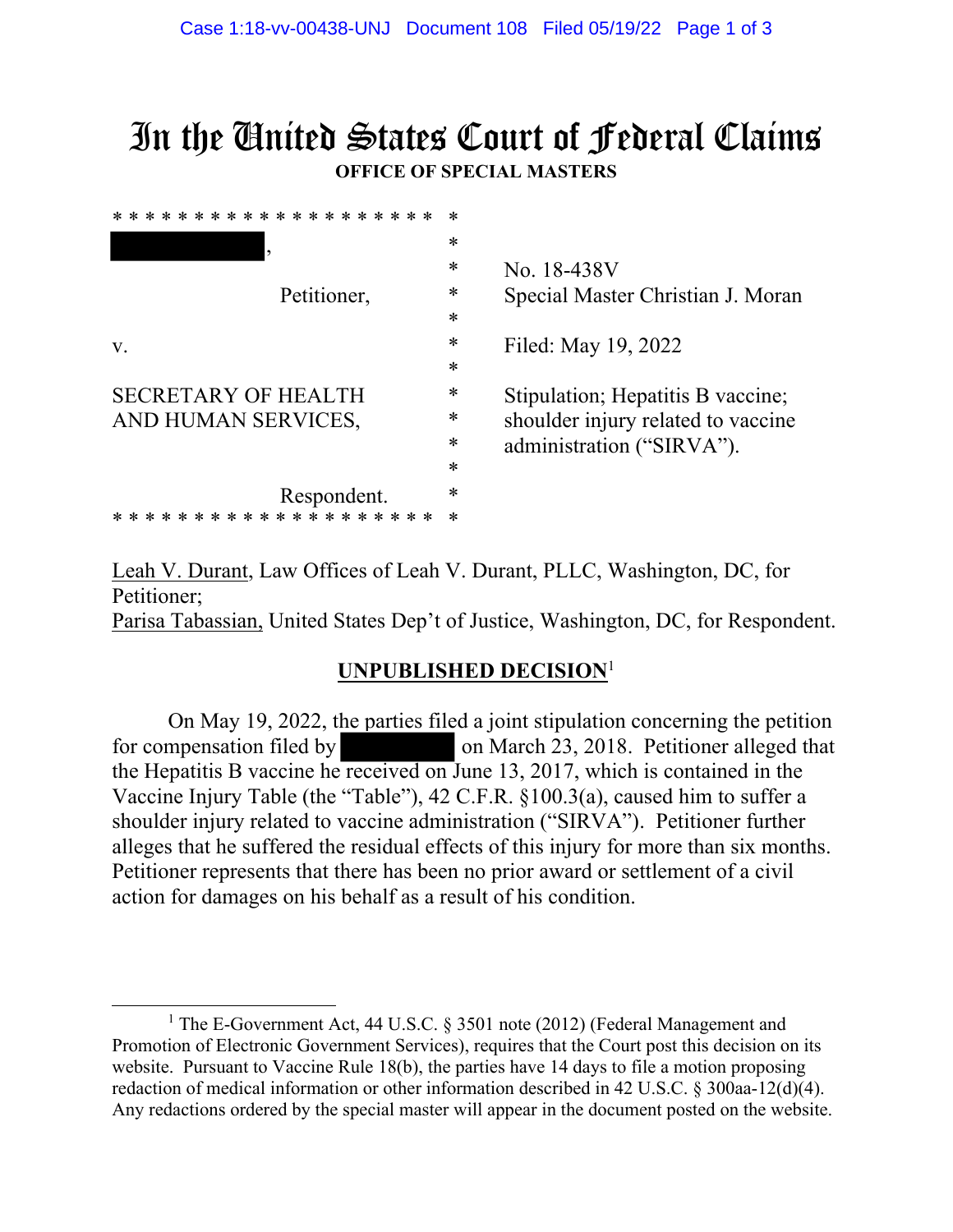Respondent denies that the vaccine either caused petitioner's alleged injuries and denies that the vaccine caused any other injury or petitioner's current disabilities.

Nevertheless, the parties agree to the joint stipulation, attached hereto. The undersigned finds said stipulation reasonable and adopts it as the decision of the Court in awarding damages, on the terms set forth therein.

Damages awarded in that stipulation include:

- **a. A lump sum payment of \$67,500.00 in the form of a check payable to petitioner; and**
- **b. A lump sum payment of \$1,190.92, representing reimbursement of a Medicaid lien for services rendered to petitioner by the State of California, in the form of a check payable jointly to petitioner and the California Health and Human Services Agency, Department of Health Care Services / Third Party Liability and Recovery Division:**

**Department of Health Care Services Recovery Branch – MS 4720 PO Box 997421 Sacramento, CA 95899 [in memo line] Case # C96382831A-VAC03**

**Petitioner agrees to endorse this check to the Department of Health Care Services.**

**These amounts represent compensation for all damages that would be available under 42 U.S.C. § 300aa-15(a).**

In the absence of a motion for review filed pursuant to RCFC, Appendix B, the clerk is directed to enter judgment according to this decision and the attached stipulation.<sup>2</sup>

<sup>&</sup>lt;sup>2</sup> Pursuant to Vaccine Rule 11(a), the parties can expedite entry of judgment by each party filing a notice renouncing the right to seek review by a United States Court of Federal Claims judge.